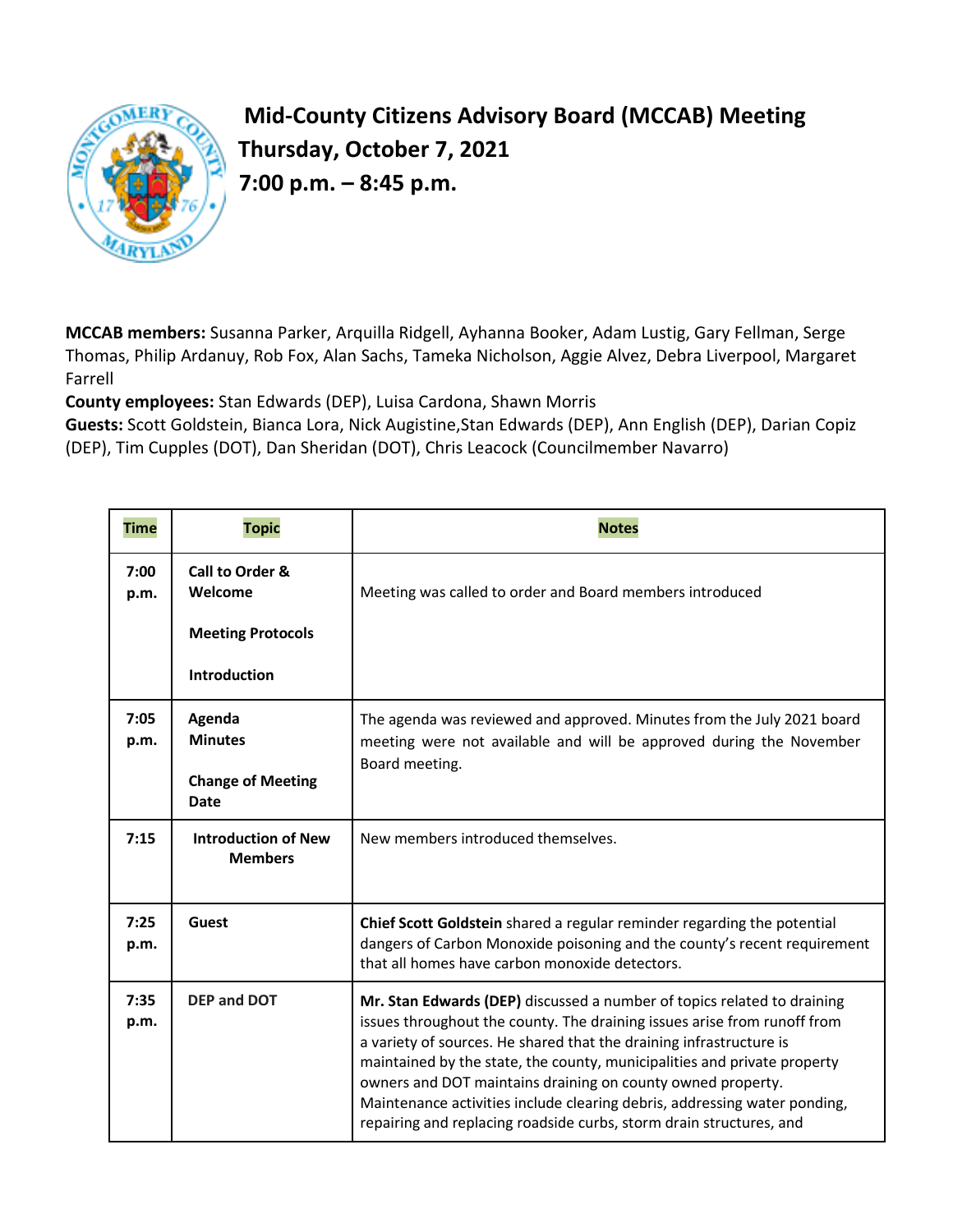|              |                                                                       | culverts/pipes.<br>Mr. Edwards also discussed the drainage assistance program which is<br>meant to solve draining problems where there is no storm drain system<br>or the existing system is failing or inadequate compared to current design<br>standards. DOT investigates problems, reviews the existing draining<br>system, and determine a spot solution or a CIP project. There are also<br>private property programs, such as RainScapes and Tree Montgomery,<br>which can help private property owners address draining from routine<br>rainfall events. These measures will not control stormwater from major<br>storm events. |
|--------------|-----------------------------------------------------------------------|-----------------------------------------------------------------------------------------------------------------------------------------------------------------------------------------------------------------------------------------------------------------------------------------------------------------------------------------------------------------------------------------------------------------------------------------------------------------------------------------------------------------------------------------------------------------------------------------------------------------------------------------|
| 7:50<br>p.m. | <b>County Council</b>                                                 | Ms. Lora highlighted that Ride On bus service is still free, and there is a<br>pending legislative proposal to reduce the fare to \$1 permanently.                                                                                                                                                                                                                                                                                                                                                                                                                                                                                      |
| 8:00<br>p.m. | Guest                                                                 | Commander Augustine shared a number of crime statistics for the county and<br>local areas. The county has seen increases in crime in certain areas and<br>decreases in other. In the 4 <sup>th</sup> district, aggravated assaults are down (up in the<br>rest of the county) and homicides are up 133% (county-wide 16%). Property<br>crimes and burglaries are down across the county and motor vehicle theft is<br>up 23%.                                                                                                                                                                                                           |
| 8:10<br>p.m. | <b>Mid-County</b><br><b>Regional Office</b><br><b>Director Report</b> | Budget forum is Tuesday, October 19th (7pm)                                                                                                                                                                                                                                                                                                                                                                                                                                                                                                                                                                                             |

| 8:25<br>p.m. | <b>Community Concerns</b> | Community members had follow-up questions regarding the drainage<br>issues. |
|--------------|---------------------------|-----------------------------------------------------------------------------|
| 8:45<br>p.m. | Adjourn                   | Board meeting was adjourned at 8:43                                         |

## **If you have questions about an agenda item, please contact Shawn Morris, shawn.morris@montgomerycountymd.gov**

**NOTE:** Next MCCAB Meeting will be **October 17, 2021,** Budget Forum. It will be a **hybrid meeting** via Teams Live and in person at